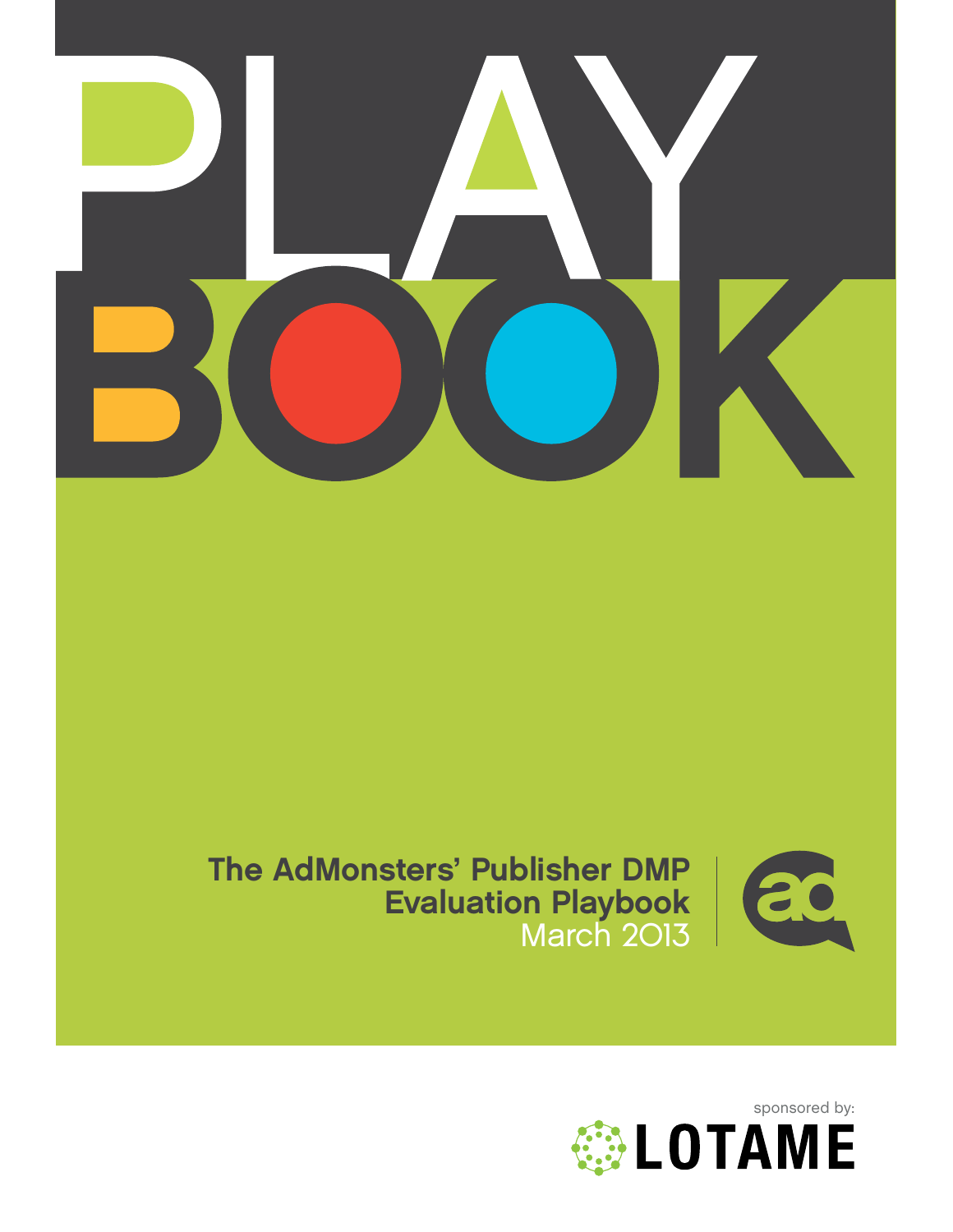

## introduction

The digital advertising community continues to put increasing importance on audience data in determining the value of media. As buyers invest in programmatic trading platforms, not only will they look to publishers to provide impressions in real-time bidding environments, but they will want these impressions to include data attributes that help them decide their value. In some cases, buyers will also look for publishers to be data providers and will not even buy related impressions from that publisher.

These developments in digital advertising have created both opportunities and pitfalls for publishers, and each must determine the proper strategy for its success. At the

core of that strategy, each publisher needs to determine to what extent it will invest in collecting, understanding and using data to execute on that strategy.

Part of that process is evaluating a potential investment in a Data Management Platform (DMP). The purpose of this document is to provide a "playbook" for publisher digital strategists to begin the evaluation process.

# what's a playbook?

A playbook is an extension of what the AdMonsters community has been doing at our conferences for over 13 years. A playbook solidifies what has made our events "must attend" for many digital strategists. By bringing people together to share learnings and best practices in a focused way, people can create a plan and avoid hours—if not days—of doing research on their own. 02

The AdMonsters playbook concept takes existing AdMonsters content (from conferences and AdMonsters. com) and, with the help of the AdMonsters community, "crowd sources" a document that outlines best practices on a particular topic. Our belief is that this will allow for a free exchange of ideas with the benefit of being curated for accuracy.

The scope of this particular document is to focus on the evaluation process a publisher must go through to invest in a DMP. This document will not go into any detail about DMP implementation except as it pertains to decisions that need to be made during the evaluation process. It is an assumption that the DMP evaluation process for a marketer or an agency would be significantly different than it would be for a publisher and therefore outside the scope of this document.

This document does not get into specifics around specific solution providers intentionally. DMP solution providers were excluded from the research of this document, as it's our belief that this playbook should be written for publishers by publishers.

Great effort has gone into writing the playbook in a fashion that applies to as many publishers as possible without becoming too general. In a technology-driven industry like digital advertising, information quickly becomes obsolete. The intention is that, based on the feedback of the AdMonsters community, the next version of this playbook will start to take shape and, with additional contributors, grow in both depth and breadth. Publication of future versions will be scheduled based upon the needs of the community.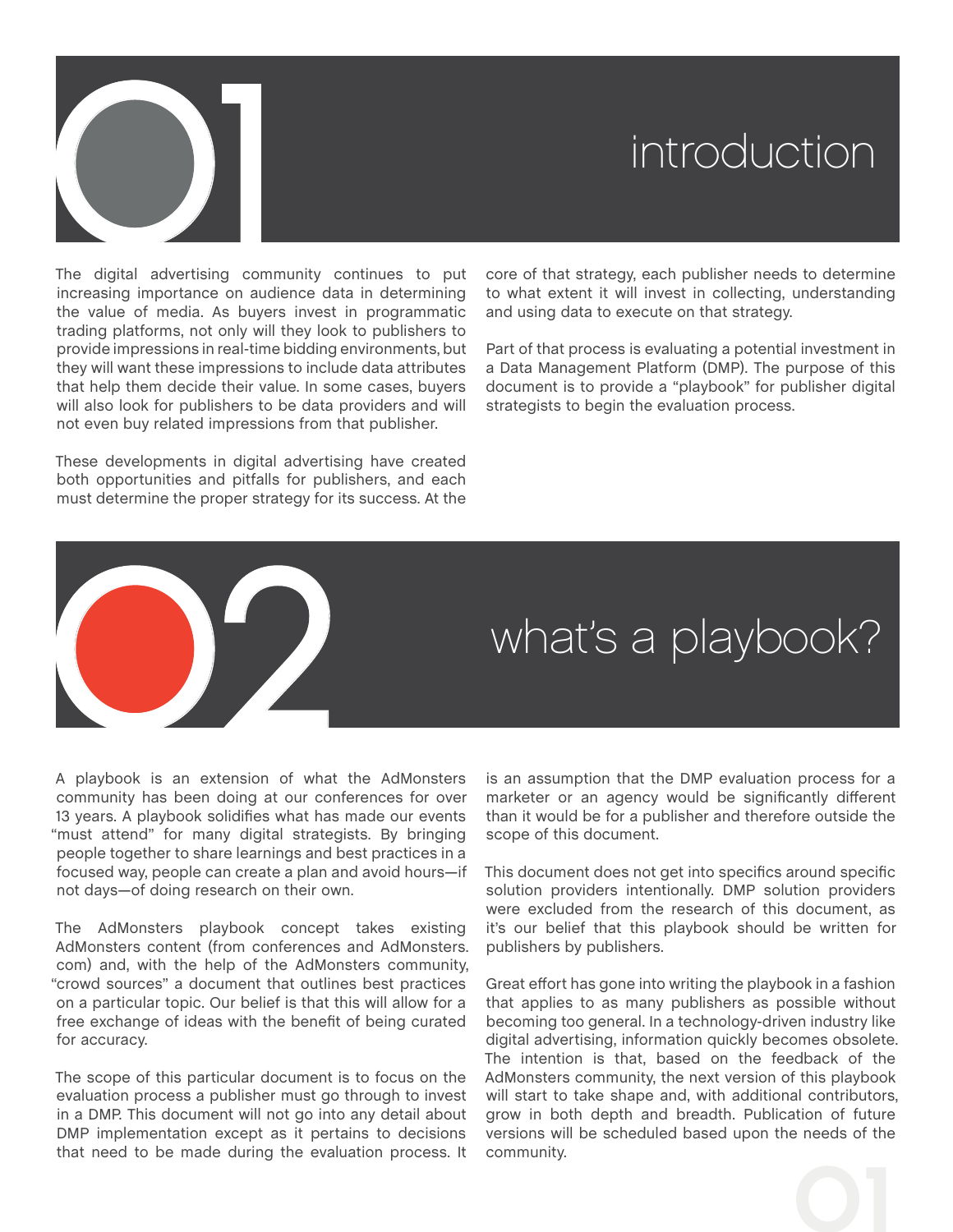

#### The Short Version

For publishers, a Data Management Platform (DMP) is a technology platform that empowers you to import (and export), structure, package, analyze, protect, target against and monetize your audience data.

#### The Long Version

Publishers have access to raw data from a variety of sources. They have data from first- and second-party sources, like registration data, web analytics and ad server data. They may have data from CRM systems. They have data from offline sources like newspaper subscriptions. They may have additional information through mobile or social channels. Additionally, third-party companies can offer a wealth of information about that publisher's audience that the publisher themselves would not have access to.

These separate data sources on their own may provide value, but without organization, the data cannot be used to its full potential. A DMP looks to solve this problem. By connecting data sources, adding structure to the data based on the publisher's specific business rules and helping make the data actionable, the DMP helps create greater revenue for their inventory, provides deeper insights into their audience and helps make better business decisions.

#### [Ad Ops Insider](http://www.adopsinsider.com) defines a DMP as:

[A] very smart, very fast cookie warehouse with analytical firepower to crunch, de-duplicate, and integrate your data with any technology platform you desire. DMPs are designed to help both marketers and publishers make the data they have actionable, and are the fundamental tool for any data strategy beyond the elementary level. Pretty much anyone that can set a cookie can do some level of data collection and then repurpose that cookie for an ad campaign, but DMPs offer intelligence that goes beyond just the cookie or even just the data. They offer technology that can find trends, help you scale and understand your audience, segment and target your audience in complex ways based on user attributes, consumption habits, recency, and more. At the core, this analysis is what DMPs offer that other cookie-based solutions cannot.

> Ben Kneen Founder & Writer, [AdOpsInsider.com](http://www.adopsinsider.com)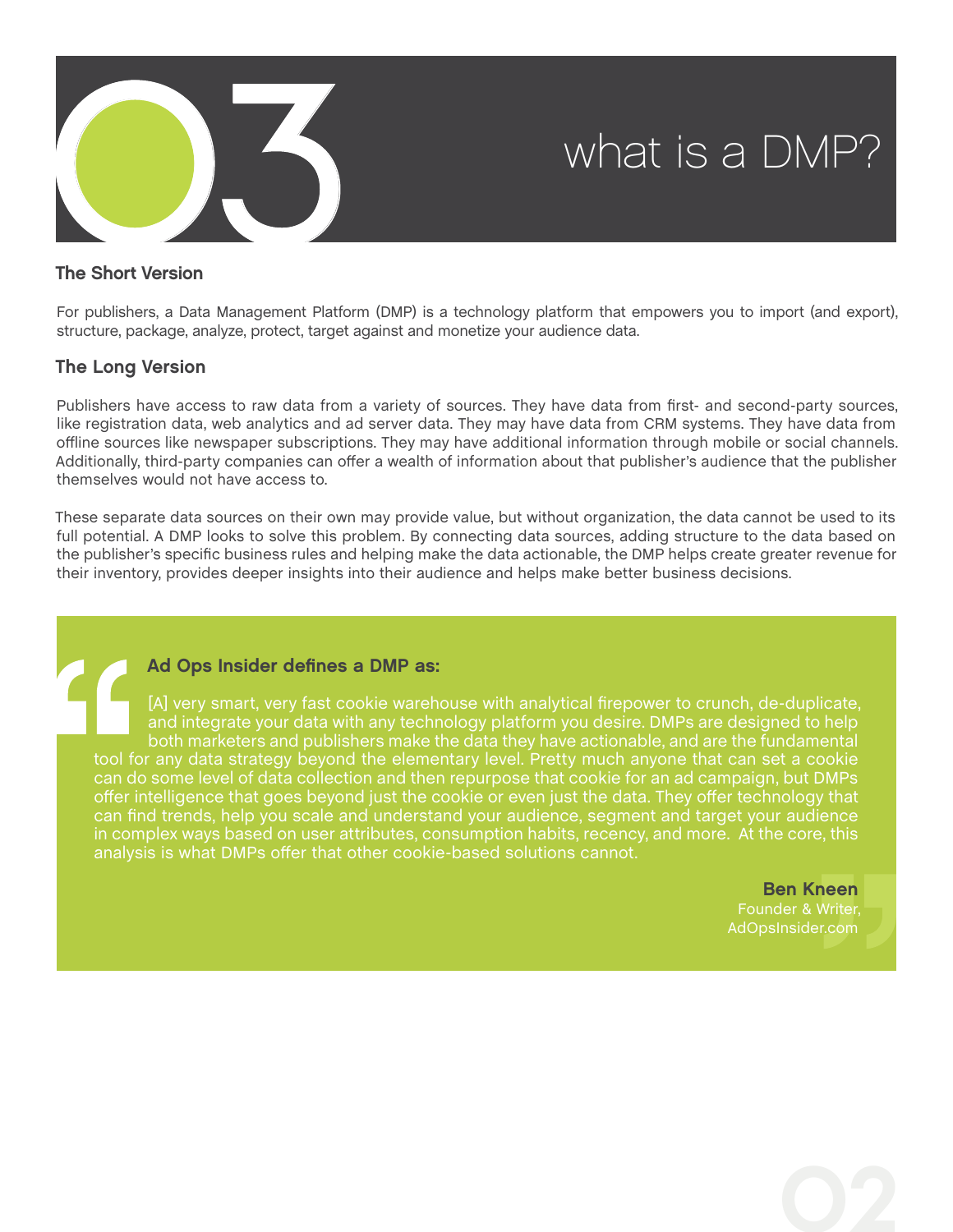

The first step in evaluating a DMP solution is to determine if a DMP will provide a sufficient return on investment not only in cost, but in resources to implement and maintain. The following are a list of reasons publishers have invested in a DMP that can be the starting point for calculating the ROI of a DMP.

#### Your Audience Is Valuable

Media buyers want to target specific audiences and are increasingly using technologies that evaluate and buy impressions based on audience data. The primary reason one publisher decided to implement a DMP was to respond to increasing demand from the market to sell based on audience segments instead of contextual targeting (the traditional method of selling based on section or page).

Selling audience, however doesn't have to simply be a reaction to the buy side. Publishers that have unique audience segments can be pro-active and approach buyers with opportunities that are differentiated from the rest of the market. A DMP can help create premium ad products that can be sold by direct sales teams.

Publishers know their audiences are valuable, but often don't know how valuable. It's critical through the evaluation and implementation stages that the value of the audience should be based on who can be targeted and what can be sold. Often publishers use survey data to sell their audience to potential media buyers. In the new world of audience buying, the focus is on how many specific people in a particular segment can be messaged to. This requires a shift in how audience is discussed with clients. Ultimately publishers need a solution like a DMP to understand what they have to work with and a solution for growing the value of their audience in tangible ways to their clients.

In a programmatically traded marketplace the size of the deals can be smaller because of the efficiency of the transaction. A publisher that wouldn't consider a deal smaller than \$10,000 could potentially offer audience segments in the marketplace for much smaller amounts but at a much higher yield. A DMP may create many audience segments that can be put out to the market and sold that wouldn't be valuable enough to sell through a direct sales force. Those small segments may add up to significant numbers.

## Best Practices

- **Best Practices**<br> **Determine how you will secure impressions (through a network, SSP,** DSP or exchange) and how that would connect with your DMP. Make sure data can be ported from the DMP easily onto the buying platform.
- **Discuss with forward-thinking clients** your ability to offer impressions beyond the borders of your own site using your data capabilities.
- **Evaluate ad products that are too small** to effectively sell or don't perform well to determine if audience extension will provide the scale and performance needed to be successful. provide the scale and performance<br>
needed to be successful.<br>
The best way to understand buyers is<br>
to become one. Publishers are always
- wanting to better understand the needs of their customers and in today's complex marketplace, the best way to do so is to become buyers themselves.

#### You Are Looking for New Revenue Opportunities

Another revenue source for publishers is to sell their data separate from media. Through a data exchange publishers can sell their audience segments to be used for targeting by others.

Some publishers are not pursuing this course because the fear is they are "giving away" their audience: if a marketer can target a specific audience anywhere without having to buy the impressions from the publisher, theoretically the marketer could incorporate that segment into their own and not have to do any further business with the publisher. It's possible through a data exchange that the information is anonymized so the source is not known and depending on how it's packaged to buyers, could offer some protection in this regard.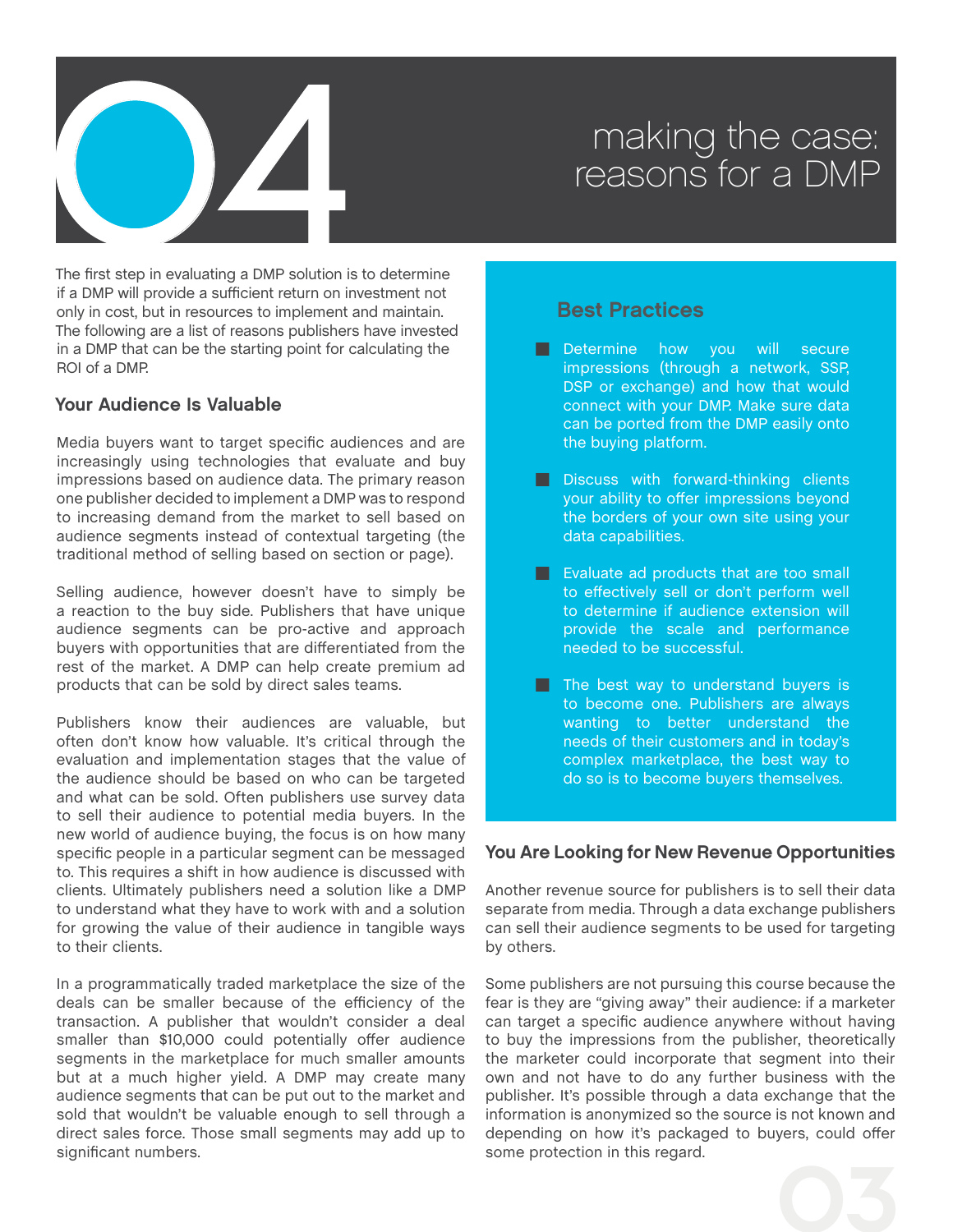

For some publishers this can be incremental revenue. One scenario would involve a publisher that has a valuable audience segment that is too small to directly sell and they don't want to serve impressions on their site related to that segment. For example, a premium branded site might have a segment interested in weight loss but not want the myriad of direct response marketers interested in this segment to appear on their site. Selling this data in an anonymized fashion would protect the brand and provide new revenue.

Another consideration would be the value of the data on its own separate from the media. Determine what comparable segments are selling for to assess the revenue opportunity.

## Best Practices

- **Example 3 Selling data instead of impressions is<br>
a new way of doing business for most** publishers. Make sure it's a business the organization wants to get into.
- $\blacksquare$  Work with forward thinking media buyers to discuss the value of your stand alone data and determine if data separate from impressions will drive significant revenue, strengthen the relationship and not risk other business opportunities.
- $\blacksquare$  Talk with your partners about the risks of selling audience data. Assess the risks.

#### You Need to Manage Your Data Better

DMPs are not only focused on revenue, but efficiency as well. Data comes from many sources and every organization is faced with turning its data into both revenue and insights that lead to success. Separate systems being used by separate teams increases the amount of time and resources needed to make that data useful. A DMP can be a "unifier" of data across departments, helping not only operations and IT teams, but marketing and editorial as well.

This unification process does not only help with the publisher's data, but with third-party data sources as well. Managing relationships with the a myriad of thirdparty data providers may not be optimal for the publisher. Most DMPs already have relationships with most of the major third-party data providers. A DMP solution will help facilitate these relationships and unify, collect and organize this data.

Not only do publishers have a myriad of data sources, they have an ever-expanding amount of data. While the cost of data storage continues to drop especially with the advent of "the cloud," it is hard to justify that cost if the data isn't made actionable. The evaluation of a DMP solution should involve how a DMP impacts storage costs and how well it can scale as data needs grow.

All this pales in comparison to the problem of organizing the data and making use of it. An organizational review of data practices will reveal that for most companies the amount of effort in trying to turn data into insight and then actionable segments is highly inefficient. For publishers who see data as their core asset, it becomes imperative that they start to make sure they've invested in the right solutions to make the data work for them.

DMPs provide extensive reporting on a publisher's audience using the available data sources. In addition to creating audience segments for targeting or selling, the DMP can be a source of information for management, EXIVE Carries a source of information for management, sales, editorial, marketing, research and operations for a variety of uses. These can include:<br>■ Providing insight throughout the sales process from strategy and plann variety of uses. These can include:

- and planning, responding to RFPs and post campaign reporting.
- **1.** Measuring insight a modglibute the sales process incrimatategy and planning, responding to RFPs and post campaign reporting.<br> **1.** Measuring the effectiveness of editorial and marketing efforts to increase a particula increase viewer engagement.
- viewers. Allowing editorial to present more relevant content to
- audience insights for research and management decisions. Supplementing web analytics reports with additional audience insights for research and management decisions.<br>Revealing non-endemic audiences that help grow the
- business into new areas.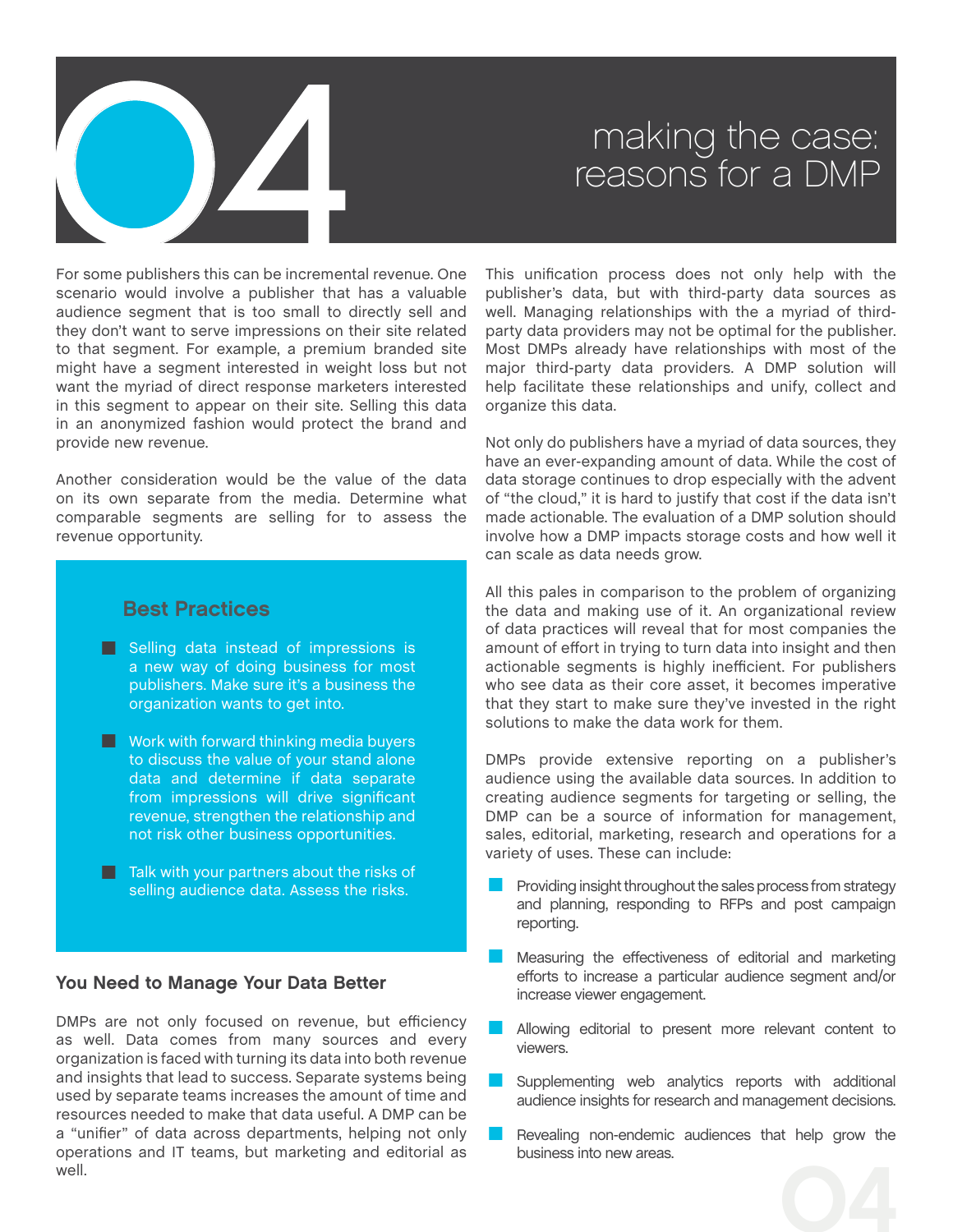

# making the case:<br>reasons for a DMP

## Best Practices

- $\blacksquare$  Map out your data sources from across the organization with the IT team. Determine obstacles as well as potential benefits for bringing the data together in one location. ■ Map out your data sources from across the organization with the IT team. Determine obstacles as well as potential benefits for bringing the data together in one location.<br>■ In making the case for a DMP, determine what a
- information in the evaluation process. ■ In making the case for a DMP, determine what additional departments will benefit and use that<br>information in the evaluation process.<br>If a particular third-party data provider is of interest, determine if there are any r
- for a DMP you may select. ■ If a particular third-party data provider is of interest, determine if there are any requirements they have<br>for a DMP you may select.<br>■ Discuss with DMPs their relationship with third-party data providers. Ask if a rela
- or it will require a custom integration. Ask for references for the specific data you are interested in working with.
- **EXALUATE:** Evaluate how scalable the DMP will be for the amount of data you have now, but also how much you anticipate you'll have as your data needs grow.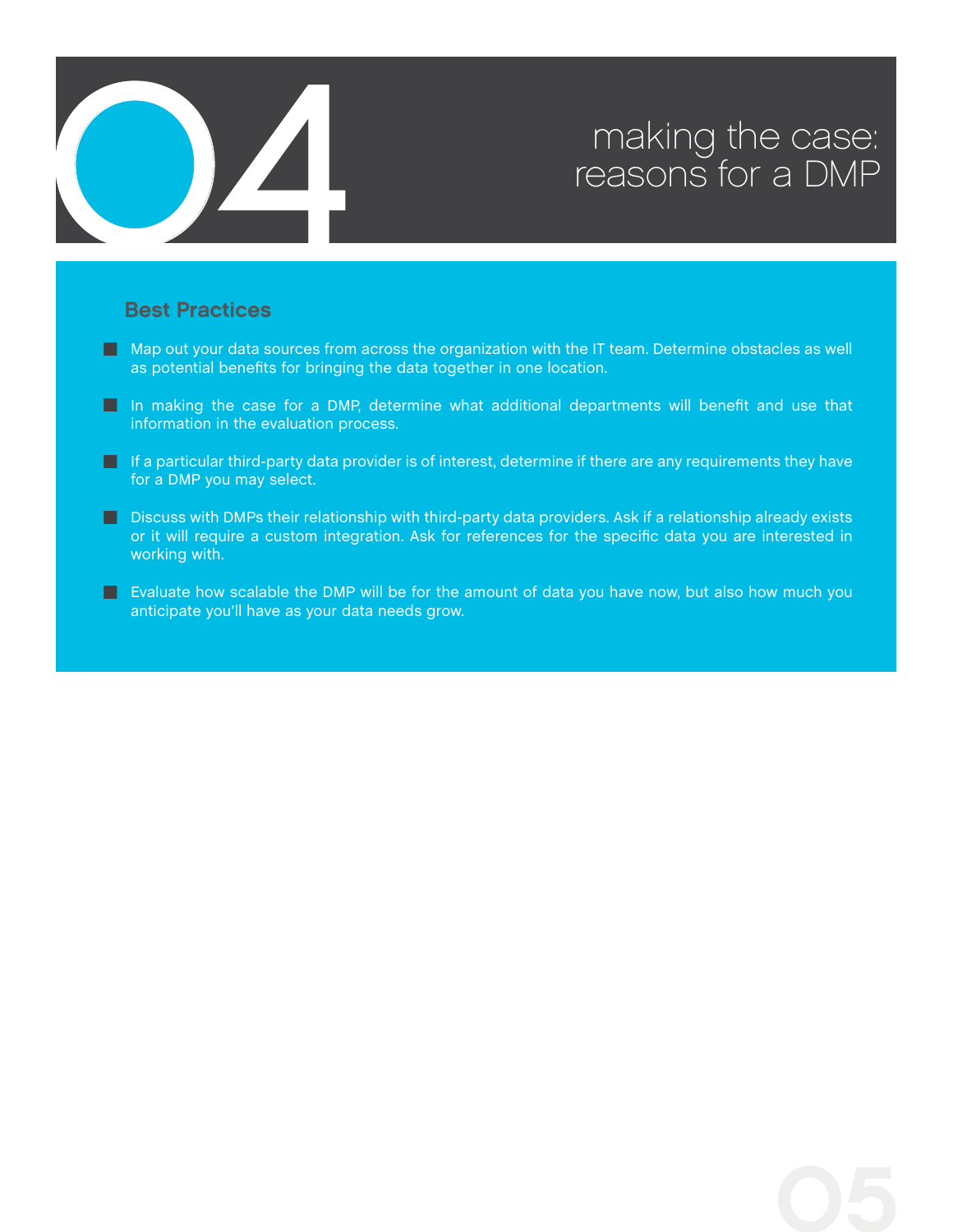

If you are a publisher looking to leverage first-party data by layering it onto your own media, you may want to look at a more robust solution, and think about how you will define and identify your audience—will it be strictly off visitation trends? What about search terms, user actions in tools or utilities, behaviors in mobile or email, what is it your audience does that makes it a valuable audience? You need to identify these tools and have a firm understanding of how the DMP's technology will specifically capture that activity—for example, if your tools are coded in flash or javascript, you may need to engage developers on your side. Was the tool build in house or by an outside company?

If you are a publisher and want to leverage your 1st party via audience extension as well, DSP and exchange integrations are important—ask what DSPs the DMP has integrated with, and if they can support client specific integrations or are just integrated for the sake of selling their own data? Many DMPs are data aggregators themselves and have server to server integrations that only support their data, and aren't able to code certain segments as specific to a client and therefore off limits to the DSPs consumers at large. This is a subtle detail but could delay your use of your data or alter your implementation plan, so it's important.

If you are a publisher and simply want to monetize your data, you may want to look at a DMP that is already selling their data on multiple systems. Again, who does the DMP have a server to server integration in place with, how fast can they move your data segments into those markets, how can they help you price and market that data product?

If you are a publisher looking to enhance the value of your inventory with third-party data, look at which providers the DMP can access—many have exclusive partnerships with certain suppliers, and you can access that data at a lower cost (or gain access to the data with less hassle and contracts) by working directly through them. Look at the other providers the DMP can access via server to server connections. Make sure those connections are complete, operational, and in use by existing clients—anything short of that probably means you will be the guinea pig to test the integration. Look at the total number of cookies the DMP has active, as this will be a key factor in determining your overlap with any supplier, and therefore the amount of inventory you will have to sell against any particular

segment. Look to understand as well if the DMP will handle the billing for your use of these segments or if you will have to strike direct deals with each supplier. What other legal documents will you need to execute in order to gain access to the data? Understand as well if you can combine third-party data with your own data, as some suppliers forbid this.

If you are a publisher or network looking for optimization solutions, some DMPs offer algorithmic segmentation or look-alike modeling that you can seed with conversion events. The DMP will then look at all the other data for those users who demonstrate the conversion event and find other users who exhibit similar characteristics to the group of converting users. This is a leading edge feature of DMPs, and the technology is often in elementary stages. If you are looking to the DMP to provide this service, make sure you understand how the technology works can you set a target expansion figure, a target quality score, both in a modeled audience? How do you (or can you) control the balance between quality and scale. What characteristics does the DMP use or need to effectively use it's modeling technology—will you even have enough scale in your seed audiences to utilize the technology?



Ben Kneen started his career in the digital advertising space at Atlas Solutions, and has held various roles in ad operations and yield management at Rodale and WebMD. Ben currently leads product management at PayPal Media Network. He founded AdOpsInsider.com in 2010 as a resource to explain the ins and outs of ad technology, and serves as an adviser and consultant to a number of large media and technology companies.

06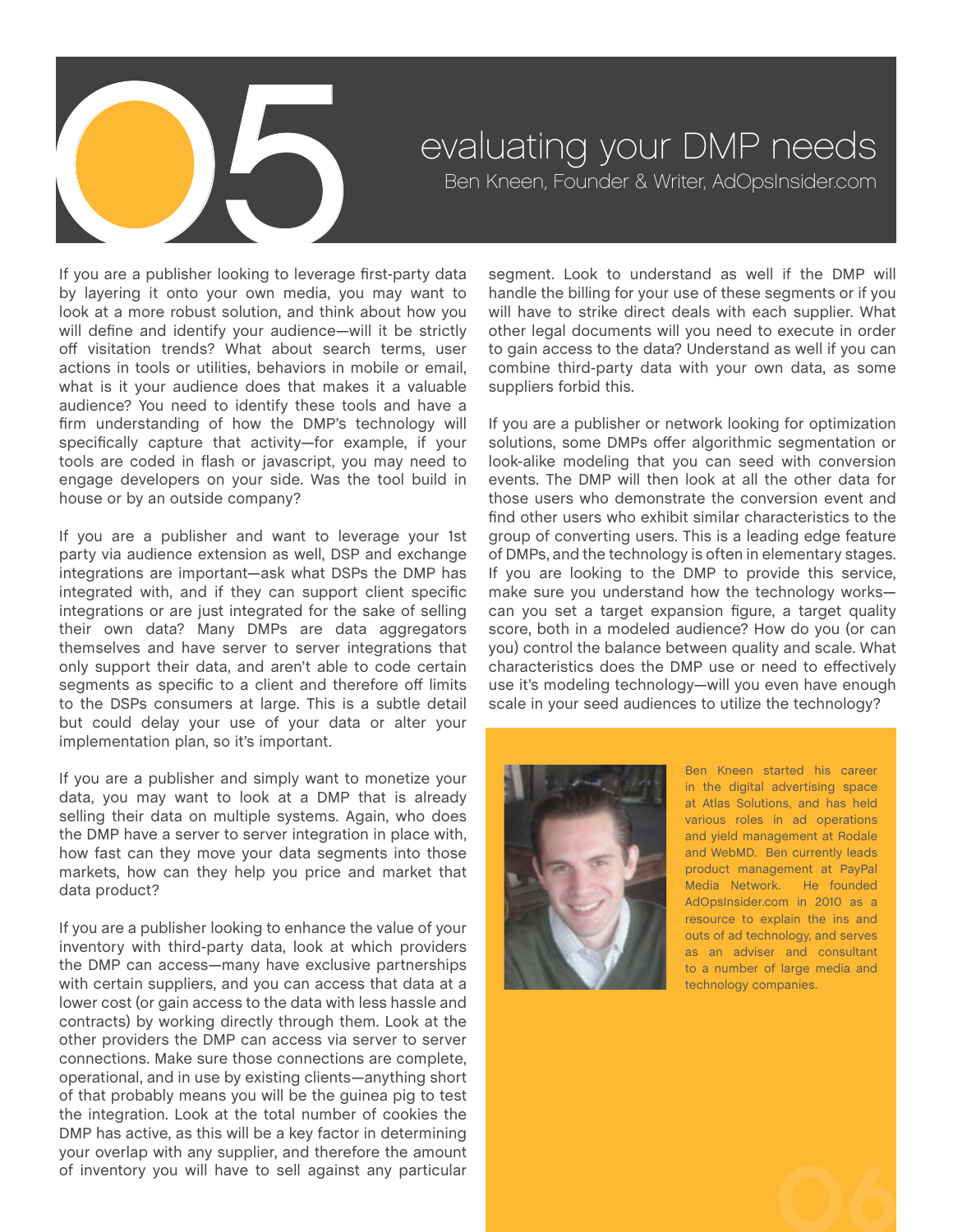

Once the decision to begin evaluation the DMP solutions in the market has occurred, it's important to consider the evaluation a project onto itself. General best practices around project management and solutions evaluations are outside the scope of this document, but to the people who have gone through a DMP evaluation, they brought up a number of specific points that should be considered. Obviously follow internal processes for technical evaluations if they exist.

#### Best Practices

- **The evaluation process is a project all by itself. Don't look beyond the evaluation toward an** implementation. Making a decision around the appropriate DMP is a multi-department decision involving IT, operations, sales, the exec team and probably should include editorial and marketing. That means planning, organization and communication are critical to success.
- **Have a project owner. Because of the level of coordination of the evaluation process, it's important that** the project have an owner—someone who is senior enough to help push the project forward if decisions need to be made. The questions that will arise during the evaluation process will be complicated enough that if a senior person isn't behind the project, it will most likely stall. meed to be made. The questions that will arise during the evaluation process will be complicated enough<br>that if a senior person isn't behind the project, it will most likely stall.<br>Have a project manager. Just as important
- While this person may be an operations person, consider project managers on staff if your company is organized in that way or use a consultant.<br> **Involve the key stakeholders in the process upfront**. A DMP implementation i organized in that way or use a consultant.
- that not having full support will doom the project. IT will have concerns. Sales will need to understand what can/can't be done. Executives will need to hear from external sources why certain things are required. Make sure they are all onboard from the start.<br> **Build for the future**. Not only anticipate that the number of sou required. Make sure they are all onboard from the start.
- grow, but that data management will grow in importance throughout the organization. An aspect of a data management strategy may bring revenue and insight to the company in the short term, but a data management strategy is a long-term plan and requires long-term thinking and investment.<br> **Define what success looks like.** management strategy is a long-term plan and requires long-term thinking and investment.
- the short term, long term and ultimately what a DMP should do for the organization. The clearer the definition, the greater the chances for success.<br> **Determine the key decision factors and know the questions to ask.** All definition, the greater the chances for success.
- sections.

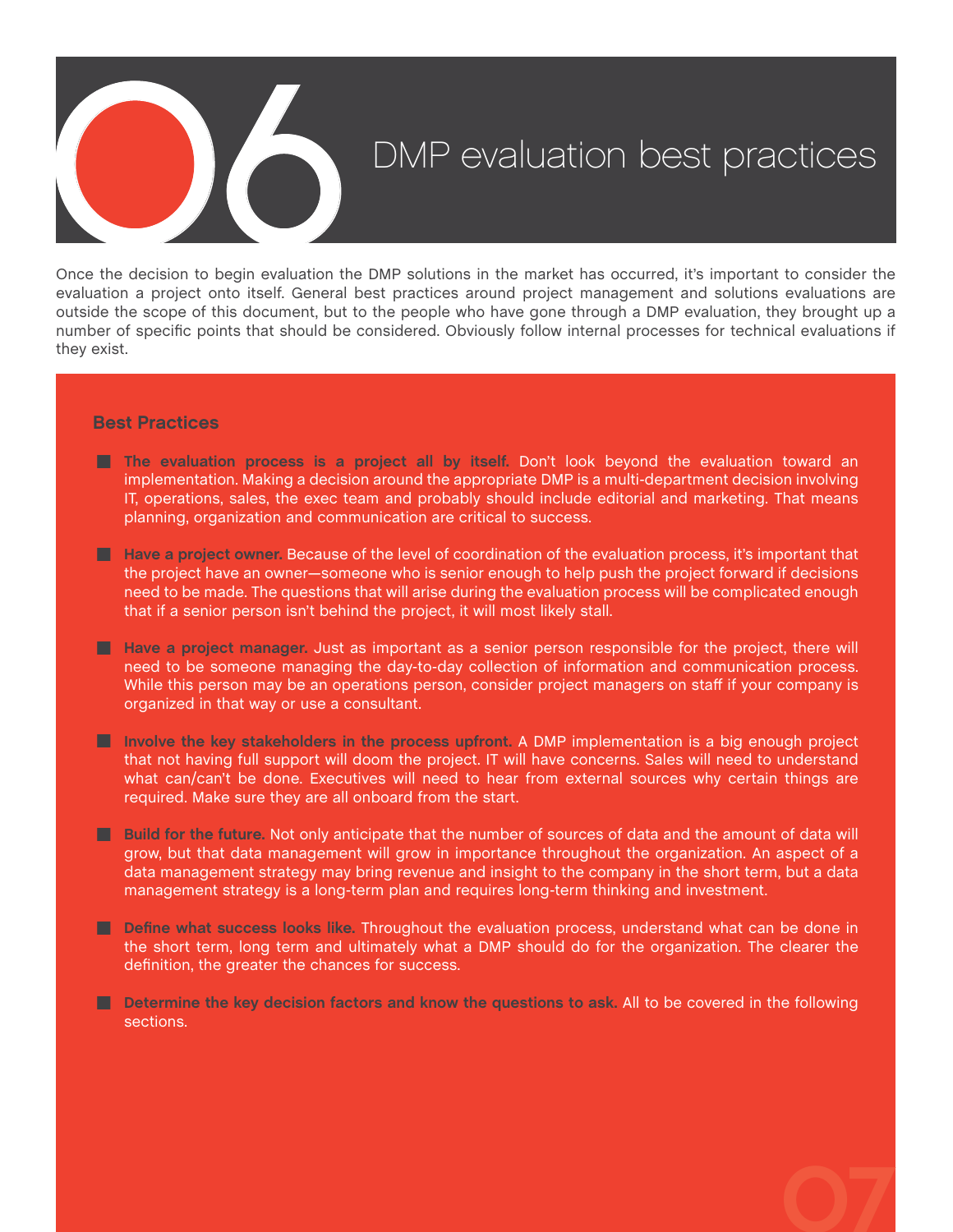

We are More than A DMP Provider - We are your Partner. Get to know our technology and team and learn why the world's leading Publishers have chosen LOTAME's Crowd Control as their Unifying Data Management Platform.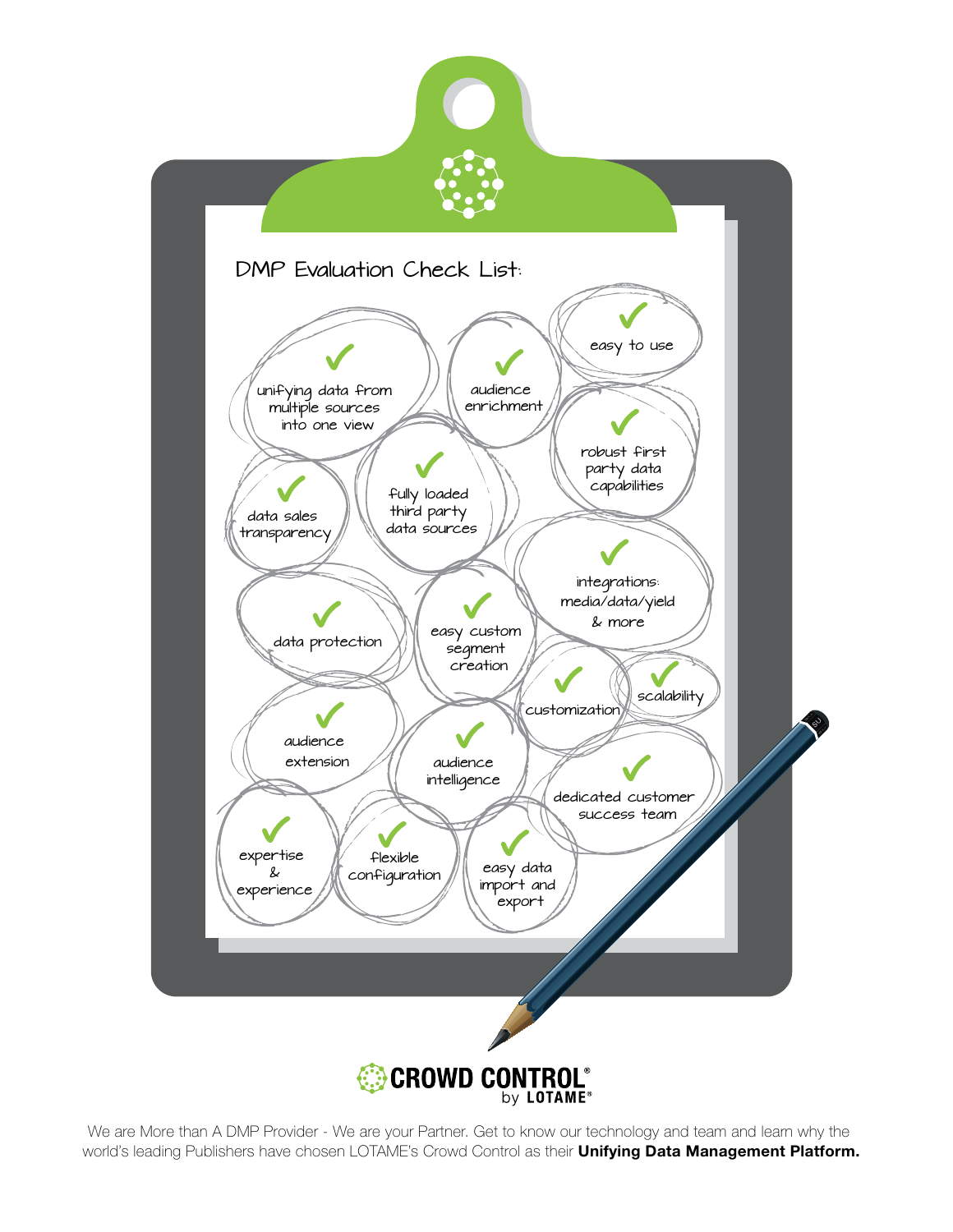Key decision factors<br>
Use the following list to discuss internally how a specific solution will be selected. It's important to know what are<br>
constal powitometric of a celution provider high priority and "piao to boue," Use the following list to discuss internally how a specific<br>
ssential requirements of a solution provider, high prior<br>
■ Business/Partnership Alignment. DMP solution<br>
providers have different business models. Make Use the following list to discuss internally how a specific solution will be selected. It's important to know what are<br> **Example 19 and 19 and 19 and 19 and 19 and 19 and 19 and 19 and 19 and 19 and 19 and 19 and 19 and 19** essential requirements of a solution provider, high priority and "nice to have."

- providers have different business models. Make sure they align with yours. Many DMPs work with both sellers and buyers: understand the implications.<br> **Pricing.** Understand the various pricing models of the DMP solution providers. implications.
- of the DMP solution providers. **Ficing.** Understand the various pricing models<br>of the DMP solution providers.<br>**Flexibility.** The DMP allows you as the publisher
- the flexibility to change configurations as the business requires it.
- **Expertise.** The solution provider should understand the requirements and the market and data management strategies. Look for a proven track record with similar publishers. Make sure their experts are accessible to you through the process. **Customizability.** The DMP can be configured to work with your specific requirements.
- work with your specific requirements. **First-Party Data Capabilities.** The DMP can be configured to work with your specific requirements.<br> **First-Party Data Capabilities.** The DMP offers the ability to collect, organize, analyze and activate
- ability to collect, organize, analyze and activate first party data as required. **Example 12 Second-Party Data Capabilities.** The DMP offers the ability to collect, organize, analyze and activate first party data as required.<br> **Second-Party Data Capabilities.** Second-party
- data (for example, ad server data), can provide useful data for new audience segments.
- **Cross-Platform Collection and Targeting.** As more traffic comes from mobile and other devices the ability to work across platforms and target will grow in importance. This also applies to video, email and social.
- **Easy Data Import.** The DMP makes adding data sources into the system easy to do. **Easy Data Import.** The DMP makes adding data<br>sources into the system easy to do.<br>**Easy Segment Creation/Management.** It's easy<br>to create and manage segments within the DMP.
- to create and manage segments within the DMP. **Easy Segment Creation/Management.** It's easy<br>to create and manage segments within the DMP.<br>Third-Party Data Capabilities. The DMP's ability<br>to access third-party data sources.
- to access third-party data sources.
- boarding third party data sources. **Ability to Sell Your Data.** If selling data is part of your strategy, the DMP should provide this
- capability. Ability to Sell Your Data. If selling data is part of your strategy, the DMP should provide this capability.<br>Data Sales Transparency. The ability for the DMP
- to allow you to sell anonymously or required level of transparency.
- **Audience Extension.** If audience extension is **Part of your strategy, the DMP should provide the necessary tools.**<br> **Customer Service and Support System.** The DMP solution provider can meet your requirements. necessary tools.
- solution provider can meet your requirements. ■ **Customer Service and Support System.** The DMP solution provider can meet your requirements.<br>■ **Data Security.** The DMP will keep proprietary information secure from third parties.
- information secure from third parties. **Example 15 Data Security.** The DMP will keep proprietary information secure from third parties.<br> **Third-Party Integration.** The DMP's ability to integrate with ad servers, ad networks. DSPs
- integrate with ad servers, ad networks, DSPs and content management systems for both data import and data export.
- . **Partner-Agnostic.** The DMP should allow you to work with any number of partners and not limit which SSPs, networks or other tech solutions a publisher wants to work with.
- . **Analytic Capabilities.** The DMP should meet the analytic requirements of the publisher. **Support Scalabilities.** The DMP should meet the analytic requirements of the publisher.<br> **Support Scalability.** Will the DMP solution provider be able to handle you and other clients
- effectively? **Example 19 Support Scalability.** Will the DMP solution provider be able to handle you and other clients effectively?<br> **Testing.** Can the DMP allow for testing through
- the evaluation process.
- **Road Map.** Perhaps the most important factor: can the DMP outline future plans and do those plans align with the publisher's future goals?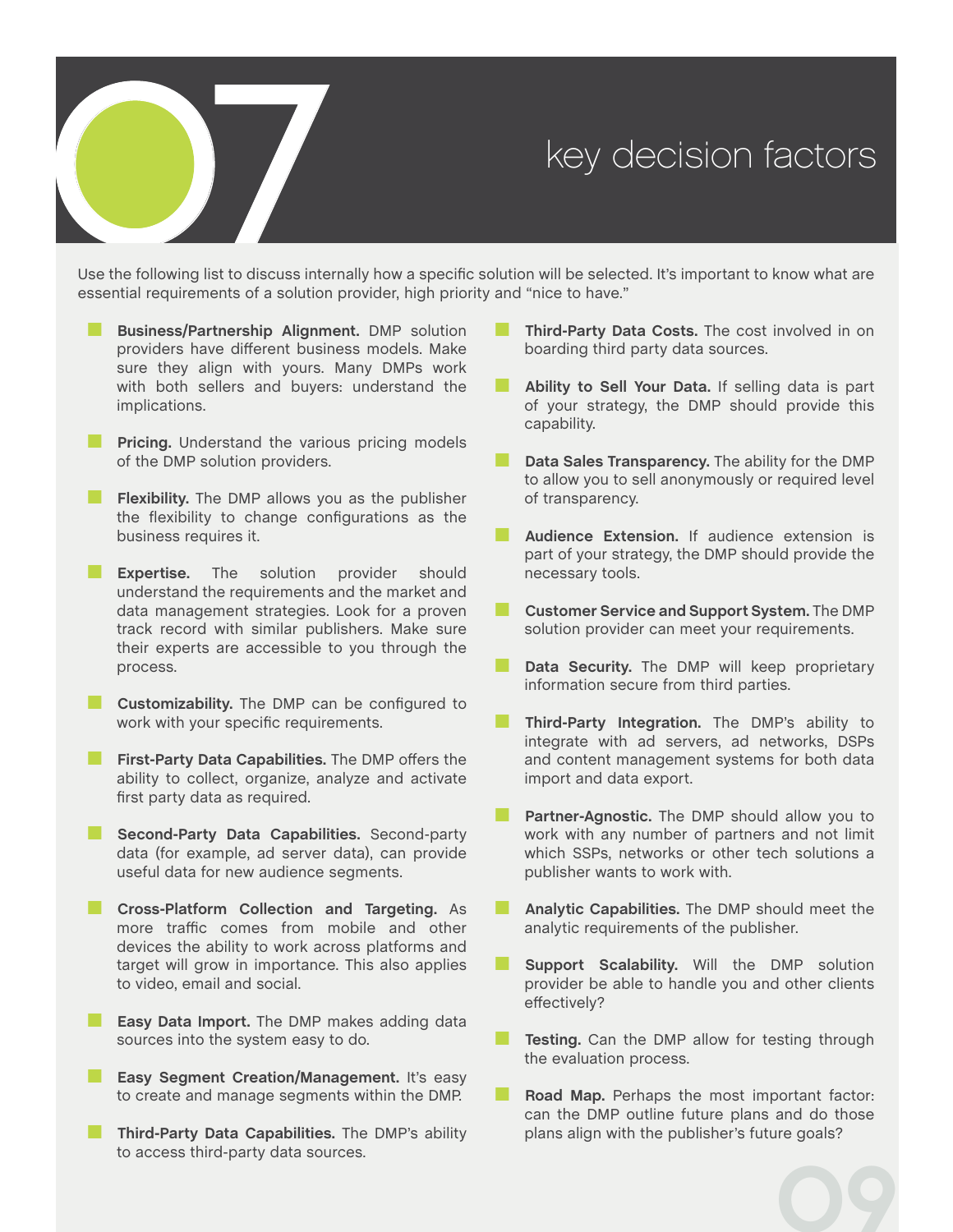

As data becomes currency in display advertising, publishers will have to decide to what extent they will invest in solutions to help them collect, understand and monetize the data they have at their disposal. A DMP will not make sense for all publishers, but may prove a boon to those looking to improve inventory monetization, add new revenue sources, implement or expand audience extension efforts, or simply better understand their audiences—as well as their value.

For publishers that have the resources and a proper business strategy, picking the right solution is critical. The evaluation process behind selecting a DMP is a project in itself, requiring a dedicated project manager and the participation of all stakeholders (e.g., sales, editorial) from the very beginning. The project manager must understand his/her company's requirements well enough to weigh the relative importance of the numerous deciding factors—many of which are of the utmost importance. This will be essential for discerning the right solution in a crowded market.

Hopefully, the material included in this playbook has boosted your knowledge of DMPs and outlined the complex process of evaluation. We hope you feel more confident in deciding how a DMP fits into your company's future and how to begin making that a reality. The following pages point to other sources that will assist as you continue on your journey. Choose wisely.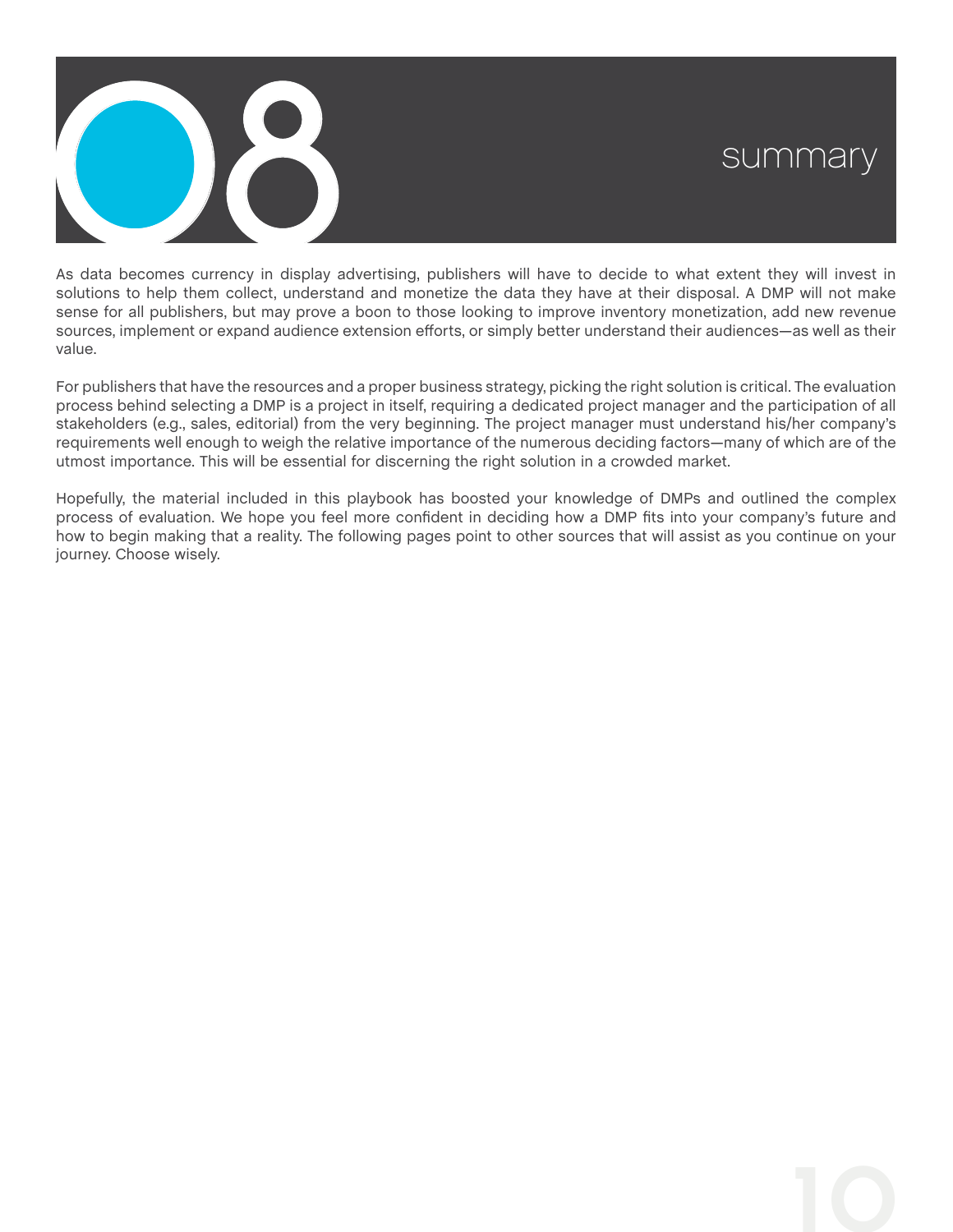

Audience extension and data management will be a topic covered at AdMonsters conferences for the foreseeable future. For a list of upcoming AdMonsters events, visit [www.admonsters.com/events](http://www.admonsters.com/events)

Specific upcoming sessions, forum posts and the latest articles are listed here: [www.admonsters.com/topic/audience-extension](http://www.admonsters.com/topic/audience-extension%20)

AdMonsters will also continue to add additional resources to the website for members:

- AdMonsters will also continue to add additional<br>**[Publisher Forum | Sonoma | March 4, 2013](http://www.admonsters.com/event/cn-us-29)**<br>Reaching Out With Audience Extension [Reaching Out With Audience Extension](http://www.admonsters.com/session/making-use-audience-extension/148410) Kerel Cooper, Director, Ad Operations, Advance Digital **Publisher Forum | Sonoma | March 4, 2013**<br>Reaching Out With Audience Extension<br>Kerel Cooper, Director, Ad Operations, Adva<br>**[Publisher Forum | Boston | August 19, 2012](http://www.admonsters.com/event/cn-us-27)** 
	- [Unleashing the Power of Your DMP](http://www.admonsters.com/session/unleashing-power-your-dmp/122216) Mia Nolan, Director Sales Operations, Seeking Alpha
- **D.** [OPS Markets | April 18, 2012](http://www.admonsters.com/event/mk-us-2) [Data Beyond Display | DMP as OS](http://www.admonsters.com/node/104837) Vikram Somaya VP, Global Operations and Audience, ThomsonReuters
- **[Publisher Forum | Palm Springs | March 4, 2012](http://www.admonsters.com/event/cn-us-26)** [What to Expect When You Go DMP](http://www.admonsters.com/node/105812) Ben Kneen, Director of Ad Solutions, WebMD
- .. **[Publisher Forum | San Diego | August 21, 2011](http://www.admonsters.com/event/cn-us-25%20)** [Moving Beyond BT: Data Management Platforms](http://www.admonsters.com/node/81596) Steven Suthiana, Group Director of Digital Media and Operations,<br>
Mansueto Ventures, Inc. and FastCompany, us<br> **Publisher Forum | Memphis | March 6, 2011**<br>
Buying and Selling Data Mansueto Ventures, Inc. and FastCompany, us
- [Buying and Selling Data](http://www.admonsters.com/node/63043) Eric Meixner, Director, Ad Operations & Metrics, WhitePages.com

#### External Resources

These sites can provide additional information in helping evaluate audience extension solutions:

[Ad Ops Insider](http://adopsinsider.com/) [AdExchanger](http://www.adexchanger.com/) **[ExchangeWire](http://exchangewire.com/)** [Econsultancy—](http://econsultancy.com/)*[Best Practices in Data Management Guide](http://econsultancy.com/reports/best-practices-in-data-management)*

#### **Questions**

Whether it be a question about AdMonsters, audience extension, DMPs, this document or digital strategy in general, please [contact us](http://www.admonsters.com/contact) at [content@admonsters.com](mailto:content%40admonsters.com?subject=).